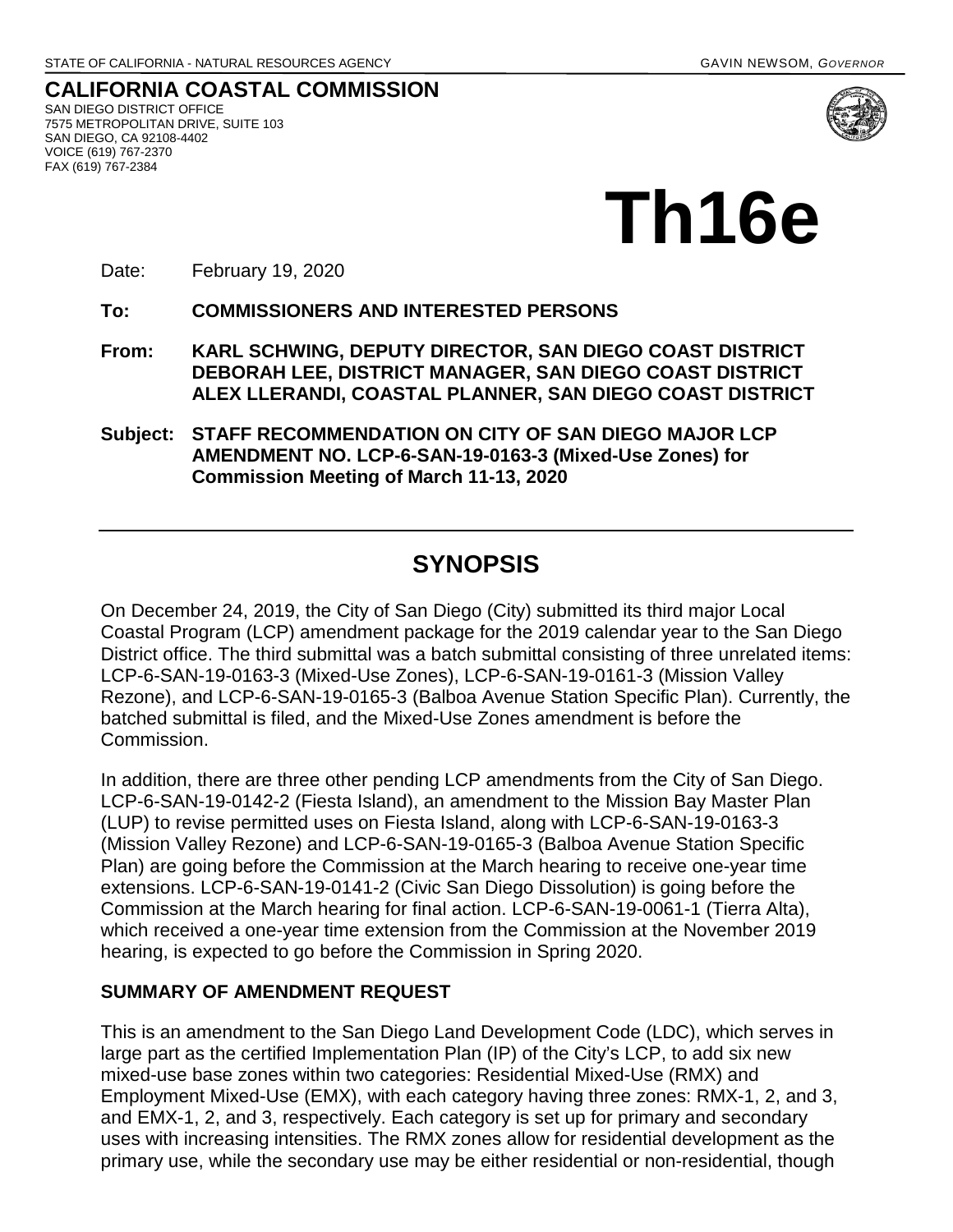the second residential use must be different from the primary residential use. The EMX zones allow for non-residential development as the primary use, while the secondary use may be either residential or non-residential, though the second non-residential use must be different from the primary non-residential use. No properties are proposed to be rezoned with this amendment.

### **SUMMARY OF STAFF RECOMMENDATION**

Staff is recommending that the Coastal Commission approve the proposed IP amendment as submitted.

Currently, the LDC has five base zones: Open Space, Agricultural, Residential, Commercial, and Industrial. The new mixed-use zones would be added as an additional base zone within a new division within Chapter 13 of the LDC. The new zones are organized in the same way as the existing base zones, starting with the purpose and intent, the use tables, and development regulations.

The RMX zones support residential employment through the inclusion of shopkeeper units, small-scale artisan or production spaces, live/work units, and amenities for home employment and small businesses.

With the increasing focus on addressing housing needs while encouraging alternate transit and reducing development sprawl and vehicle miles traveled, there is greater public and private interest in mixed-use developments that site both residential and non-residential uses on the same property. However, because many development regulations were drafted to focus on singular-use developments and did not anticipate the types of mixeduse structures becoming more common today, mixed-use developments undergo lengthy discretionary review processes because the disparate uses do not always conform directly to the LDC's requirements, at times requiring additional regulatory deviations or variances in order to make the mixed-use project approvable.

Compared to current base zones, the proposed RMX and EMX zones would increase the allowable uses by 20 and 30 percent, respectively, allowing previously prohibited uses such as research and development, testing labs, and business services. For both new zones, the minimum lot area is 20,000 square feet, with no minimum lot dimensions or setbacks. The densities would be based on floor area ratio that range from factors of 3 to 7. Maximum heights range from 120 feet to unlimited, though the City has a thirty-foot coastal height limit overlay zone over almost the entirety of its coastal zone, and no deviations from the overlay would be allowed in the coastal zone for these new zones.

In the RMX zone, if a completely-residential development is proposed, the residential types must be varied and may include shopkeeper, apartment, townhomes, duplexes, or live/work. The development would also need to provide 10 percent of the floor area ratio to home-based employment, which can include home occupation amenity spaces, such as co-work, shared conference rooms, or a business center.

The new zones do not dictate street-level uses, but do have design requirements along public frontages, such as entrances and walkways, to activate those frontages for pedestrian use. Surface parking is not allowed within front and street yards, unless they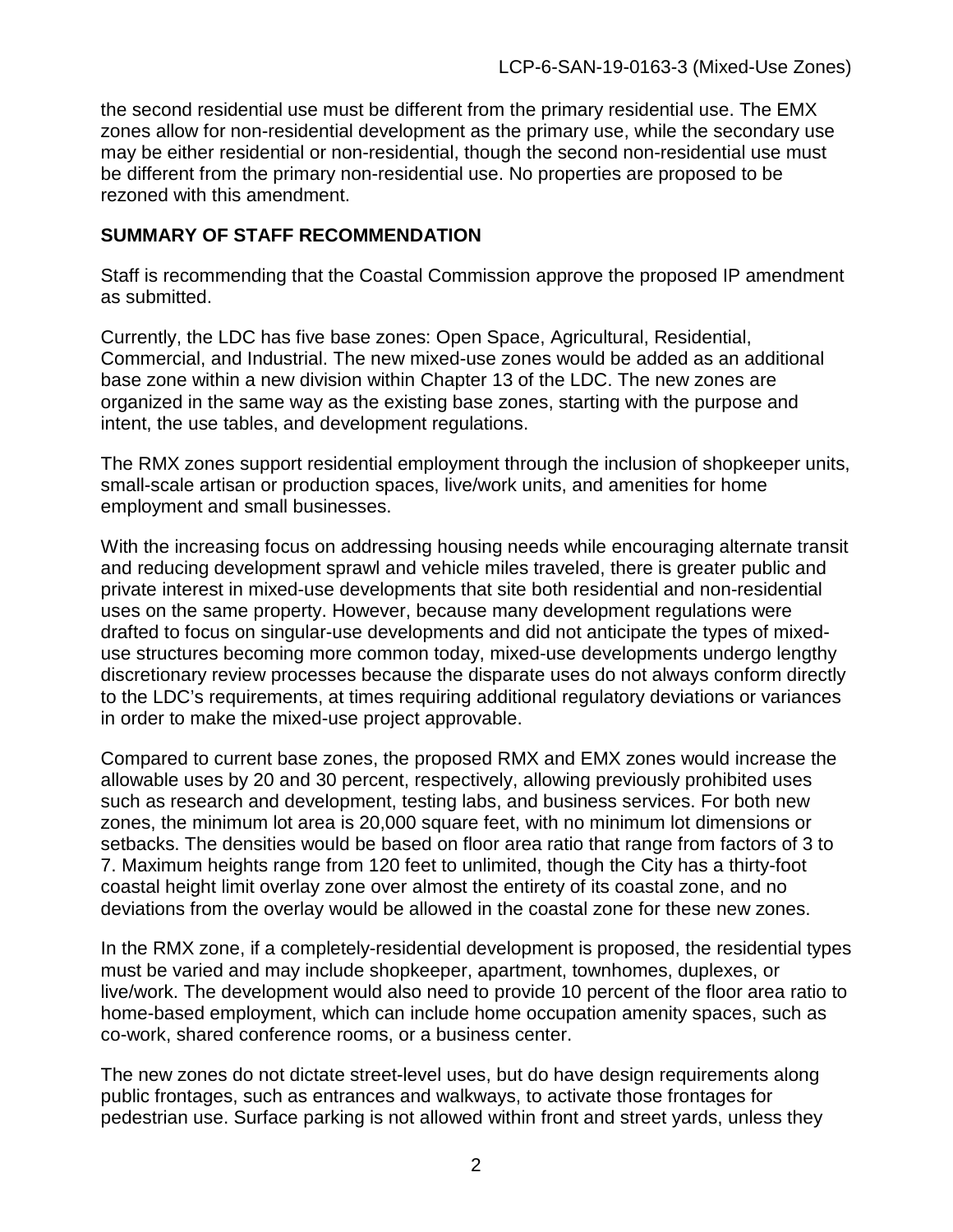### LCP-6-SAN-19-0163-3

are screened with landscaping or structures. Development of premises larger than five acres requires providing a minimum of one pedestrian and bicycle access way into the development for every two acres, as well as two pedestrian circulation spaces, such as plazas, widened sidewalks, arcades and food service.

The City of San Diego's coastal zone is comprised of several certified Land Use Plans (LUP), which contain various policies to concentrate infill development to reduce environmental impacts and vehicle miles travelled while promoting alternate transit through various measures, such as co-locating development. The City's coastal zone is a highly visited destination year-round due to the favorable weather and myriad visitor serving and recreational opportunities. This popularity has led to severe parking and traffic impacts adversely affecting the ability of the public to visit the coast, and the desirability of living in the area. Like most coastal communities, the City suffers from a deficit in housing supply, affecting affordability and the cost of living along the coast.

The proposed amendment makes no further changes to permitted uses, and neither modifies the requirements of the certified Environmentally Sensitive Land regulations or allows deviations from them. Future properties rezoned to the new mixed-use zones will still be required to conform to the resource protection policies of the applicable certified LUPs. The relatively low parking requirements for the new zones are supported by the condensed, mixed-use nature and largely urban nature of development in these zones. However, because there is the potential of limited parking to create adverse impacts by taking up street parking spaces, clogging traffic, or other impacts, future rezones that prove problematic may require more off-street parking to ensure sufficient access.

Upon review at this current stage, the City's proposed amendment adequately balances the need for greater infill development and increased densities to reduce vehicle use and promote alternate transit with minimizing the potential adverse impacts that such development can have on public access and views, and can thus be approved as submitted.

The appropriate resolutions and motions begin on Page 6. The findings for approval of the Implementation Plan Amendment as submitted begin on Page 7.

### **BACKGROUND**

The City's first IP was certified in 1988, and the City then assumed permit authority. The IP consisted of portions of the City's Municipal Code, along with some Planned District Ordinances (PDOs) and Council Policies. In 1999, the Commission certified the City's LDC, which primarily includes Chapters 11 through 15 of the municipal code. The LDC replaced the first IP and took effect in the coastal zone on January 1, 2000. The Commission has certified many IP amendments since 2000.

### **ADDITIONAL INFORMATION**

Further information on the City of San Diego LCP Amendment No. LCP-6-SAN-19-0163-3 (Mixed-Use Zones) may be obtained from Alexander Llerandi, Coastal Planner, at (619) 767-2370.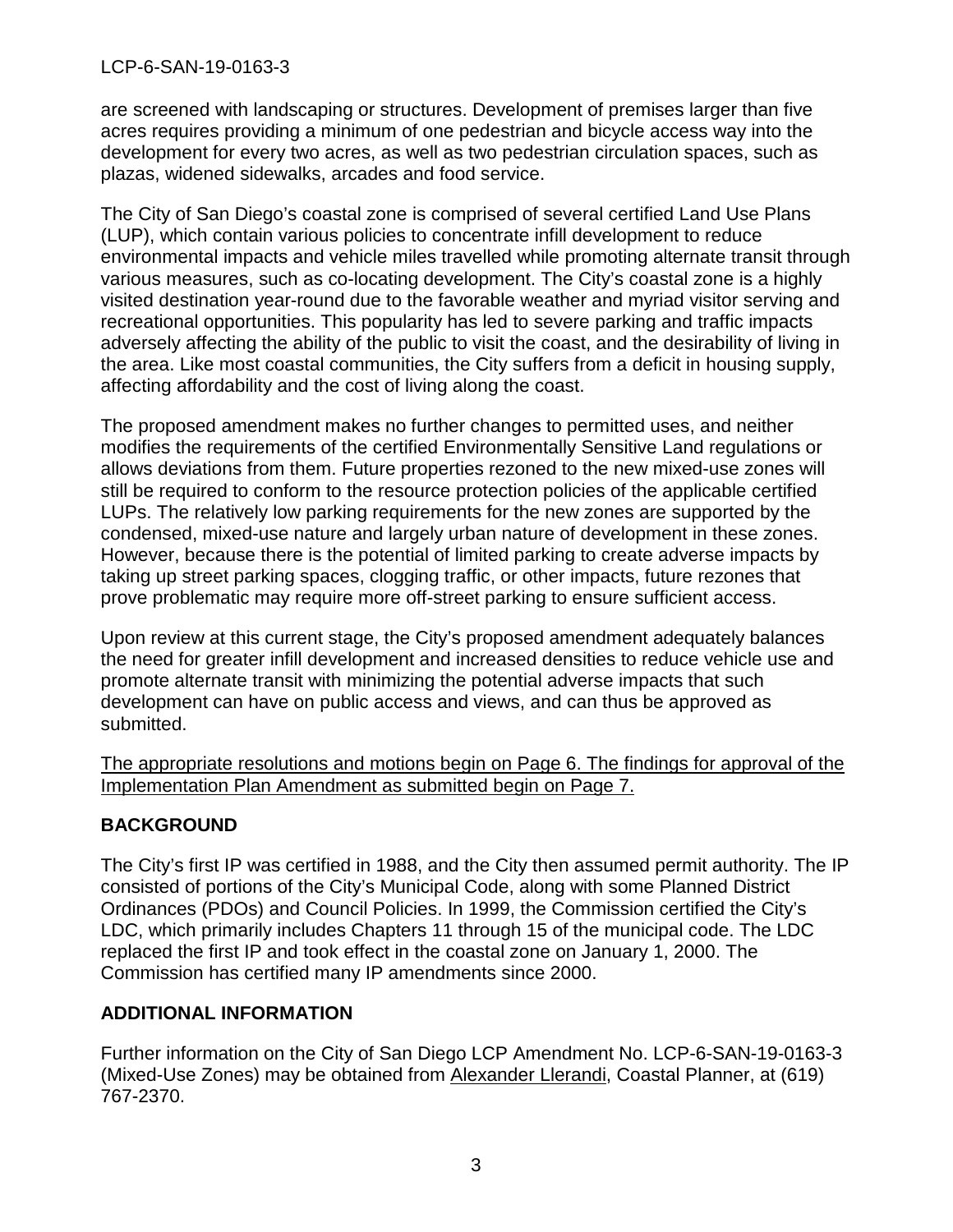# **TABLE OF CONTENTS**

| B. |                                                            |  |
|----|------------------------------------------------------------|--|
|    |                                                            |  |
|    |                                                            |  |
|    | III. FINDINGS FOR APPROVAL OF THE XXXX IMPLEMENTATION PLAN |  |
|    |                                                            |  |
|    |                                                            |  |
|    |                                                            |  |
|    | IV. CONSISTENCY WITH THE CALIFORNIA ENVIRONMENTAL QUALITY  |  |
|    |                                                            |  |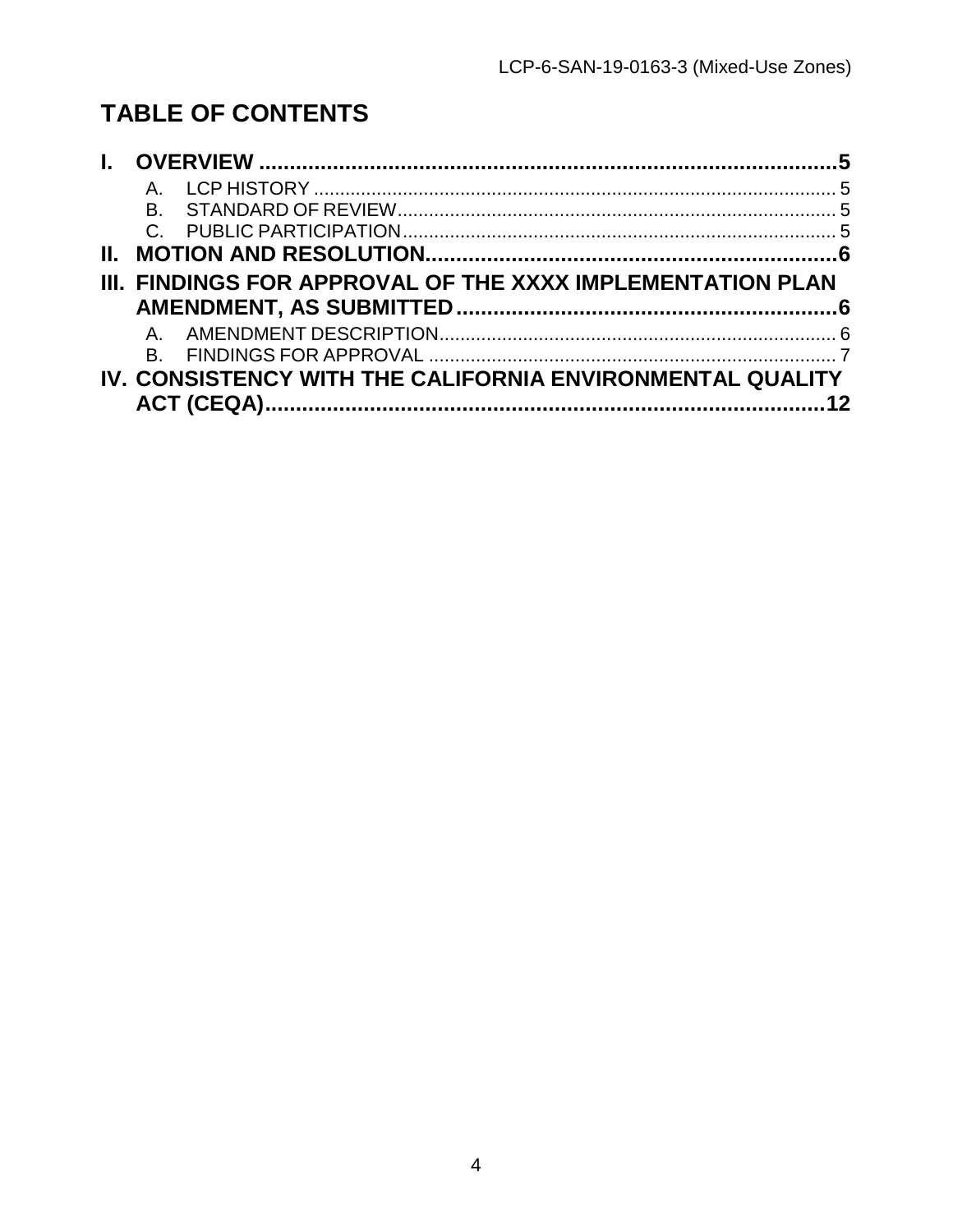# <span id="page-4-0"></span>**I. OVERVIEW**

## <span id="page-4-1"></span>**A. LCP HISTORY**

The City of San Diego has a long history of involvement with the community planning process, and in 1977, requested that the Coastal Commission permit segmentation of its Land Use Plan (LUP) into twelve parts in order to conform, to the maximum extent feasible, with the City's various community plan boundaries. In the intervening years, the City has intermittently submitted all of its LUP segments, which are all presently certified, in whole or in part.

When the Commission approved segmentation of the LUP, it found that the implementation phase of the City's LCP would represent a single unifying element. This was achieved in January 1988, and the City of San Diego assumed permit authority on October 17, 1988, for the majority of its coastal zone. Several isolated areas of deferred certification remained at that time, but some have since been certified as LCP amendments. Other areas of deferred certification still remain today and will be acted on by the Coastal Commission in the future.

Since effective certification of the City's LCP, there have been numerous major and minor amendments processed by the Commission. These have included everything from land use revisions in several segments, to the rezoning of single properties, to modifications of citywide ordinances. In November 1999, the Commission certified the City's Land Development Code (LDC), and associated documents, as the City's IP, replacing the original IP adopted in 1988. The LDC became effective in January 2000.

## <span id="page-4-2"></span>**B. STANDARD OF REVIEW**

Pursuant to Section 30513 of the Coastal Act, the Commission may only reject zoning ordinances or other implementing actions, as well as their amendments, on the grounds that they do not conform with, or are inadequate to carry out, the provisions of the certified land use plan. The Commission shall take action by a majority vote of the Commissioners present.

## <span id="page-4-3"></span>**C. PUBLIC PARTICIPATION**

Section 30503 of the Coastal Act requires local governments to provide the public with the maximum opportunity to participate in the development of the LCP amendment prior to submittal to the Commission for review. The City has held Planning Commission and City Council meetings with regard to the subject amendment request. All of those local hearings were duly noticed to the public. Notice of the subject amendment has been distributed to all known interested parties.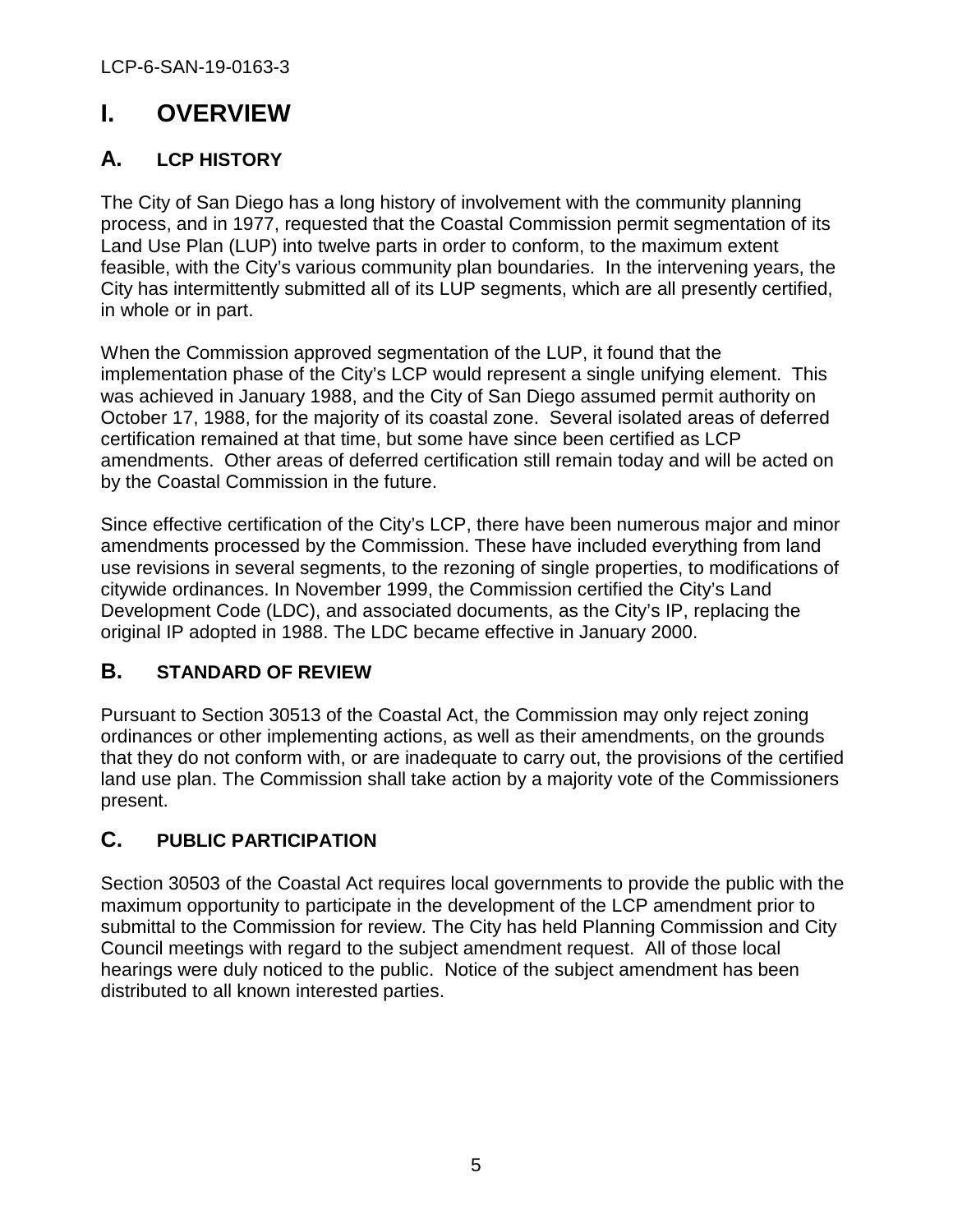# <span id="page-5-0"></span>**II. MOTION AND RESOLUTION**

### **MOTION:**

I move that the Commission reject the Implementation Program Amendment No. LCP-6-SAN-19-0163-3 for the City of San Diego certified LCP, as submitted.

### **STAFF RECOMMENDATION OF CERTIFICATION AS SUBMITTED:**

Staff recommends a **NO** vote. Failure of this motion will result in certification of the Implementation Program Amendment as submitted and the adoption of the following resolution and findings. The motion passes only by an affirmative vote of a majority of the Commissioners present.

#### **RESOLUTION TO CERTIFY IMPLEMENTATION PROGRAM AMENDMENT AS SUBMITTED:**

The Commission hereby certifies the Implementation Program Amendment for the City of San Diego as submitted and adopts the findings set forth below on grounds that the Implementation Program Amendment conforms with, and is adequate to carry out, the provisions of the certified land use plan(s), and certification of the Implementation Program Amendment will meet the requirements of the California Environmental Quality Act, because either 1) feasible mitigation measures and/or alternatives have been incorporated to substantially lessen any significant adverse effects of the Implementation Program Amendment on the environment, or 2) there are no further feasible alternatives or mitigation measures that would substantially lessen any significant adverse impacts on the environment that will result from certification of the Implementation Program.

# <span id="page-5-1"></span>**III. FINDINGS FOR APPROVAL OF THE CITY OF SAN DIEGO IMPLEMENTATION PLAN AMENDMENT, AS SUBMITTED**

### <span id="page-5-2"></span>**A. AMENDMENT DESCRIPTION**

This is an amendment to the San Diego Land Development Code (LDC), which serves as the certified Implementation Plan (IP) of the City's LCP, to add six new mixed-use base zones within two categories: Residential Mixed-Use (RMX) and Employment Mixed-Use (EMX), with each category having three zones: RMX-1, 2, and 3, and EMX-1, 2, and 3, respectively. Each category is set up for primary and secondary uses with increasing intensities. The RMX zones allow for residential development as the primary use, while the secondary use may be either residential or non-residential. The EMX zones allow for nonresidential development as the primary use, while the secondary use may be either residential or non-residential, though the non-residential use must be different from the primary non-residential use.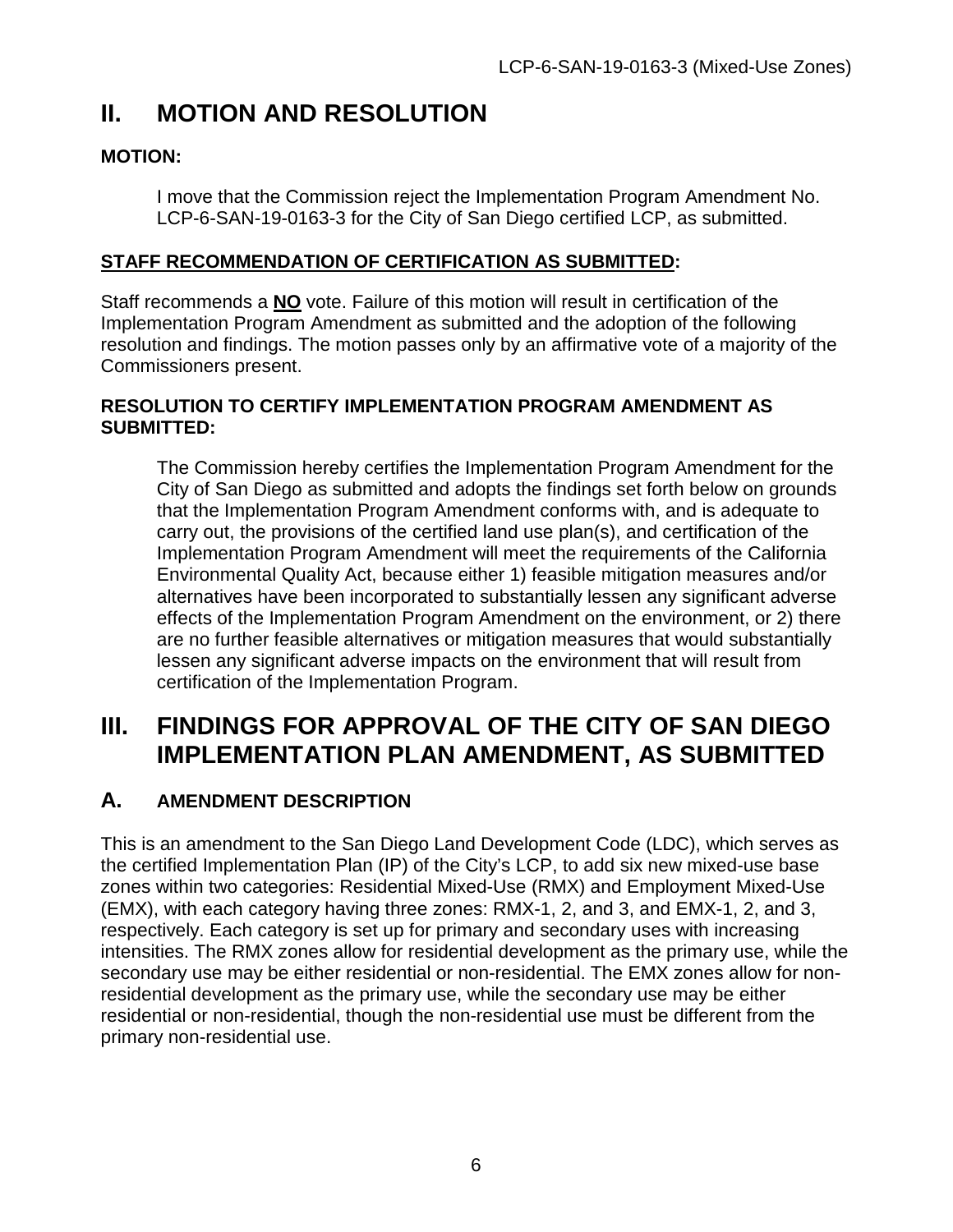### <span id="page-6-0"></span>**B. FINDINGS FOR APPROVAL**

The standard of review for LCP implementation submittals or amendments is their consistency with and ability to carry out the provisions of the certified LUPs.

### **a) Purpose and Intent of the Ordinance.**

The purpose and intent of the ordinance is to further the City's efforts to address the housing shortage affecting the region and reduce vehicle miles traveled by making it easier for multiple uses to be combined and developed in a single project, promoting greater densities and infill development.

### **b) Major Provisions of the Ordinance.**

The major provisions create size new mixed-use base zones of increasing density in two categories: Residential Mixed-Use and Employment Mixed-Use.

- Buildings abutting pedestrian access ways shall have active building frontages and public access signage.
- Mixed-use developments that incorporate public amenities and infrastructure will be built concurrently with the private development and completed prior to occupancy of the structure.
- Architectural design shall utilize varied facades and architectural features to create offsets and distribute bulk and scale.
- Reduce parking requirements for uses within mixed-use zones.

### **c) Adequacy of the Ordinance to Implement the Certified LUP Segments.**

The standard of review for LCP implementation submittals or amendments is their consistency with and ability to carry out the provisions of the certified Land Use Plan(s). In general, as noted earlier, increased density raises potential issues with the protection of critical coastal resources. Allowing greater density than currently allowed could adversely affect coastal resources through more intensive development, such as high rise buildings, that could encroach on public views or contribute to increased traffic that would deter coastal access. In addition, reducing required development standards to encourage affordable housing opportunities could also lead to coastal resource impacts, such as direct impacts to sensitive habitats or reductions in required buffers. Critical coastal resources are mandated for protection by the Coastal Act's Chapter 3 policies and then additionally applied, as appropriate, to each coastal community through the establishment of resource protection standards in their certified land use plans.

In the case of the City of San Diego, the City has developed community planning areas based on its established neighborhoods and future urbanizing areas. Predicated on those community planning areas, the City utilized the geographic segmentation provisions of the LCP regulations and developed its land use plan component covering twelve different communities (i.e., North City, La Jolla, Pacific Beach, Mission Beach, Ocean Beach,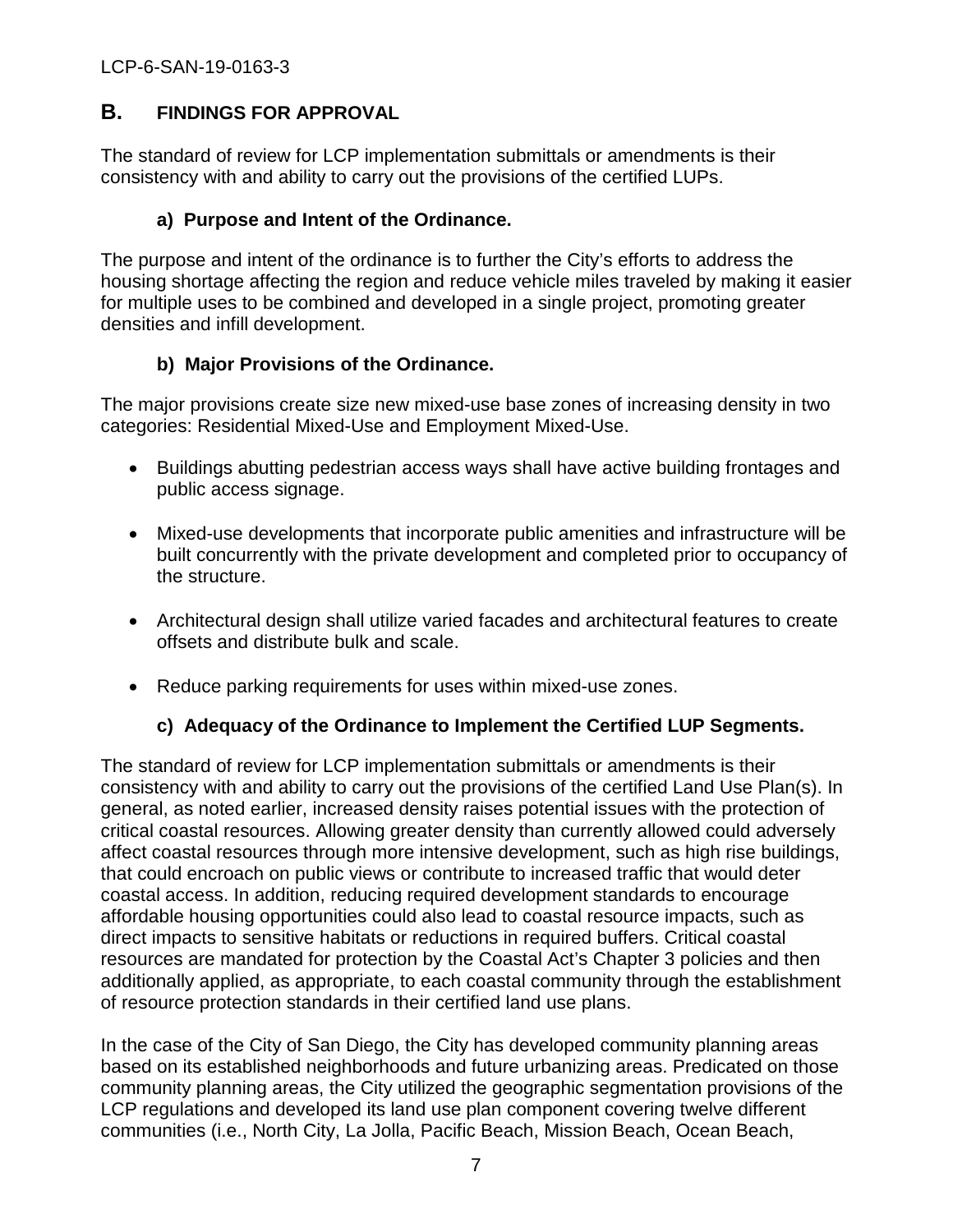Peninsula, Otay-Mesa Nestor, and others). Each community plan or LCP Land Use Plan contains policies that protect public views, scenic resources, public access, recreational opportunities and sensitive coastal resources including, but not limited to, beaches, bluffs, slopes, hillsides and environmentally sensitive lands in that community. The Commission's review of the proposed changes to the Land Development Code must ensure that development is approved only when consistent with the certified LUPs.

Listed below are representative policy excerpts contained in the certified Land Use Plan segments in the Coastal Overlay Zone for the City of San Diego.

### **La Jolla LCP Land Use Plan**

- Introduce opportunities for the production of more affordable housing within La Jolla to meet the housing needs of all income levels.
- Maintain a diversified, yet balanced land use pattern which includes providing adequate levels of commercial retail services, residential development, and cultural opportunities within existing commercial areas, while limiting additional office use within commercially designated districts.
- Revitalize commercial retail areas to strengthen, reinforce, and unify existing retail districts within La Jolla.
- Provide an adequate circulation system to serve the La Jolla community that promotes the use of bicycles and public transit and shuttle service as alternative forms of transportation for residents and visitors to La Jolla.

### **Mission Beach Precise Plan and Local Coastal Program Addendum**

- The encouragement of all types of individuals and family sizes to live in Mission Beach.
- The promotion of an economically balanced community through the investigation of individual and community rehabilitation efforts, changes in taxing and assessment procedures, and the use of subsidy funds where applicable.
- The accommodation of commercial facilities necessary to serve the needs of tourists attracted to the community by the beaches.
- The provision of increased parking in order to reduce the serious deficit that presently exists.

### **Ocean Beach Community Plan and Local Coastal Program**

• Reduce vehicular traffic demand placed on the street network by encouraging the use of alternative modes of transportation, including public transit, bicycles, and walking.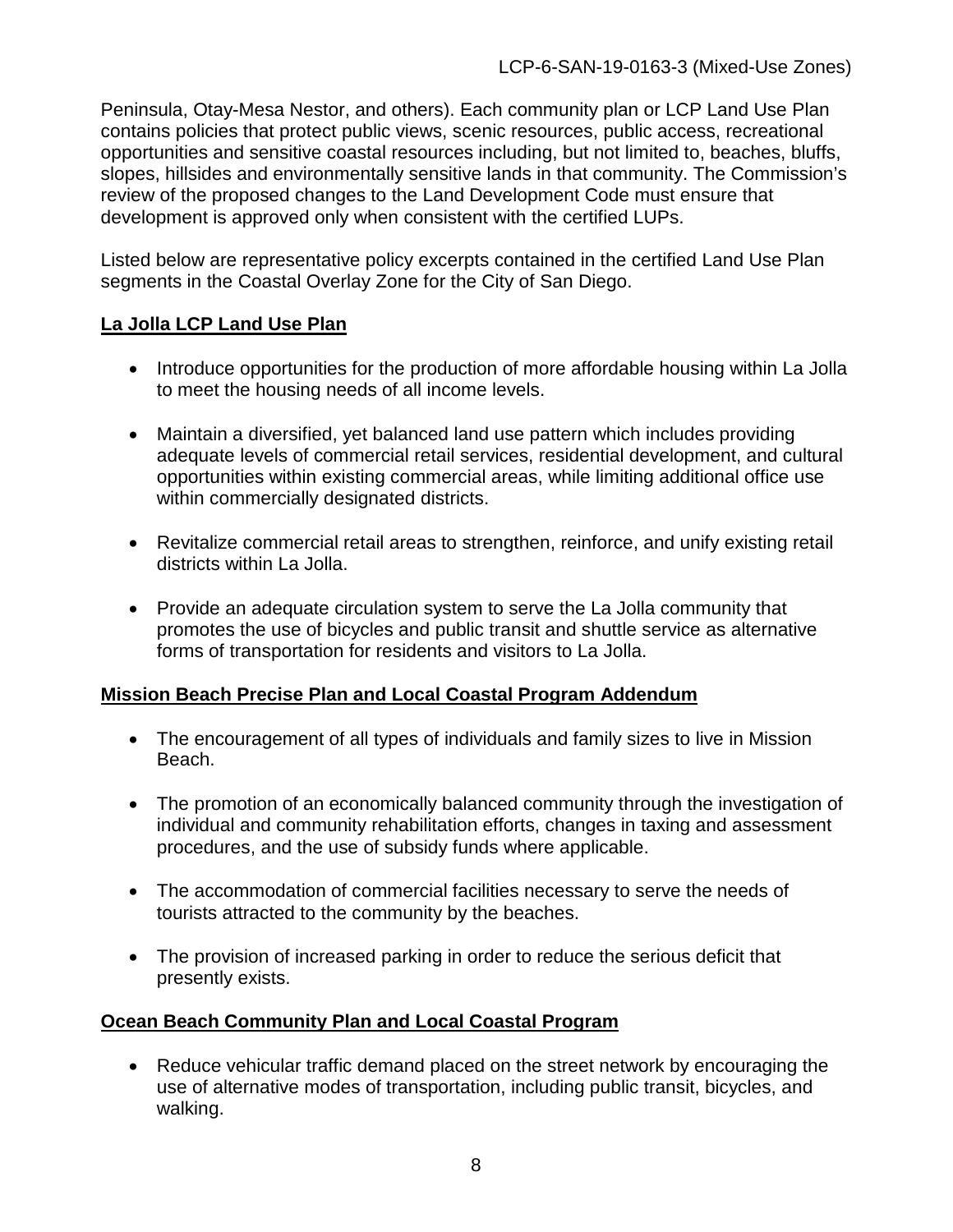- Efficiently manage on-street parking to better serve the beach and commercial areas.
- Support transitional housing uses in Ocean Beach.
- Provide housing for all economic levels.
- Enforce the Coastal Zone Affordable Housing Replacement Program to facilitate replacement of existing affordable housing units and the retention of existing affordable units. Required replacement housing should be constructed in Ocean Beach.
- 2.1.4 Support existing and new transitional housing projects in Ocean Beach.
- 2.1.5 Retain and expand the number of affordable housing units in Ocean Beach.
- 2.2.4 Develop commercially designated properties in accordance with the land use designations of the plan. The commercially designated properties fronting Newport Avenue and Niagara Avenue are prime locations for high-priority commercial recreation and visitor serving uses to meet the demands of goods and services required by the tourist and local populations. Priority uses include overnight accommodations, dining, retail, and recreational facilities, as well as mixed-use development with ground-floor commercial uses, and such uses will be encouraged over general commercial uses in these areas.

#### **Pacific Beach Community Plan**

- Sufficient parking is not available is some areas of Pacific Beach, particularly in the summer and on weekend evenings. Because Pacific Beach also lacks sufficient garage space and off-street parking, streets are also impacted by the on-street parking of recreation vehicles and boats. Recent development has, however, provided adequate parking.
- Enhance existing public access to the beach, bay, and park areas along the shoreline to benefit community residents and visitors.
- Incorporate parking facilities jointly with Mission Bay Park, and reduce the impact of visitor parking in areas closest to the beach and bay through a program of incentives, such as peripheral parking centers and improved transit.
- The City shall consider changes to the Municipal Code that will permit a reduction in parking requirements for mixed use projects which utilize transit-oriented development standards (identified in the commercial element of this plan) and incorporate transportation demand management programs. These changes to the Code will not be pursued where there would be adverse effect on surrounding neighborhoods or within the beach impact area.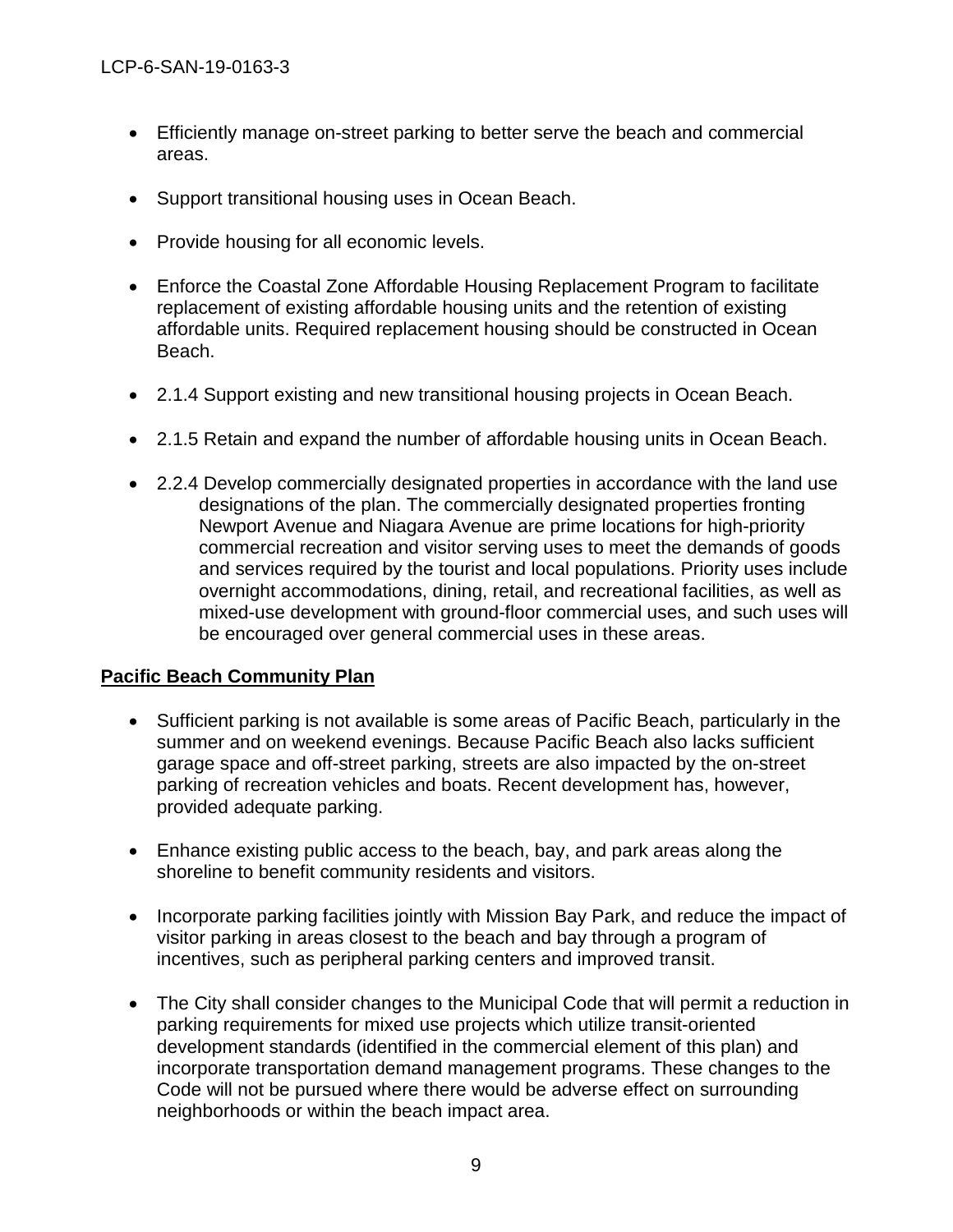- Enhance existing public access to the beach, bay, and park areas along the shoreline to benefit community residents and visitors.
- Affordable housing opportunities (e.g. studios, one bedroom) have been reduced (both in absolute numbers and as a percentage of housing stock) because of soaring land costs and a decrease in allowable residential densities.
- New development shall be designed to promote transit, bicycle, and pedestrian use.

#### **Downtown Community Plan**

• 5.1-G-2 Protect Public views of the San Diego Bay by establishing view corridors which accentuate key public rights-of-way with appropriate setbacks, step backs, and design standards, and capture new public views where possible as waterfront sites are redeveloped.

Currently, the LDC has five base zones: Open Space, Agricultural, Residential, Commercial, and Industrial. The new mixed-use zones would be added as an additional base zone within a new division within Chapter 13 of the LDC. The new zones are organized in the same way as the existing base zones, starting with the purpose and intent, the use tables, and development regulations.

The RMX zones support residential employment through the inclusion of shopkeeper units, small-scale artisan or production spaces, live/work units, or amenities for home employment and small businesses.

With the increasing focus on addressing housing needs while encouraging alternate transit and reducing development sprawl and vehicle miles traveled, there is greater public and private interest in mixed-use developments that site both residential and non-residential uses on the same property. However, because many development regulations were drafted to focus on singular-use developments and did not anticipate the types of mixeduse structures becoming more common today, mixed-use developments undergo lengthy discretionary review processes. The disparate uses do not always conform directly to the LDC's existing requirements, at times requiring additional regulatory deviations or variances in order to make the mixed-use project approvable.

Compared to current base zones, the proposed RMX and EMX zones would increase the allowable uses by 20 and 30 percent, respectively, allowing previously prohibited uses such as research and development, testing labs, and business services. For both new zones, the minimum lot area is 20,000 square feet, with no minimum lot dimensions or setbacks. The densities would be based on floor area ratios that range from factors of 3 to 7. Maximum heights range from 120 feet to unlimited, though the City has a thirty-foot coastal height limit overlay zone over almost the entirety of its coastal zone, and no deviations from the overlay would be allowed for these new zones.

In the RMX zone, if a completely-residential development is proposed, the residential types would need to be varied and can include shopkeeper, apartment, townhomes, duplexes, or live/work. The development would also need to provide 10 percent of the floor area ratio to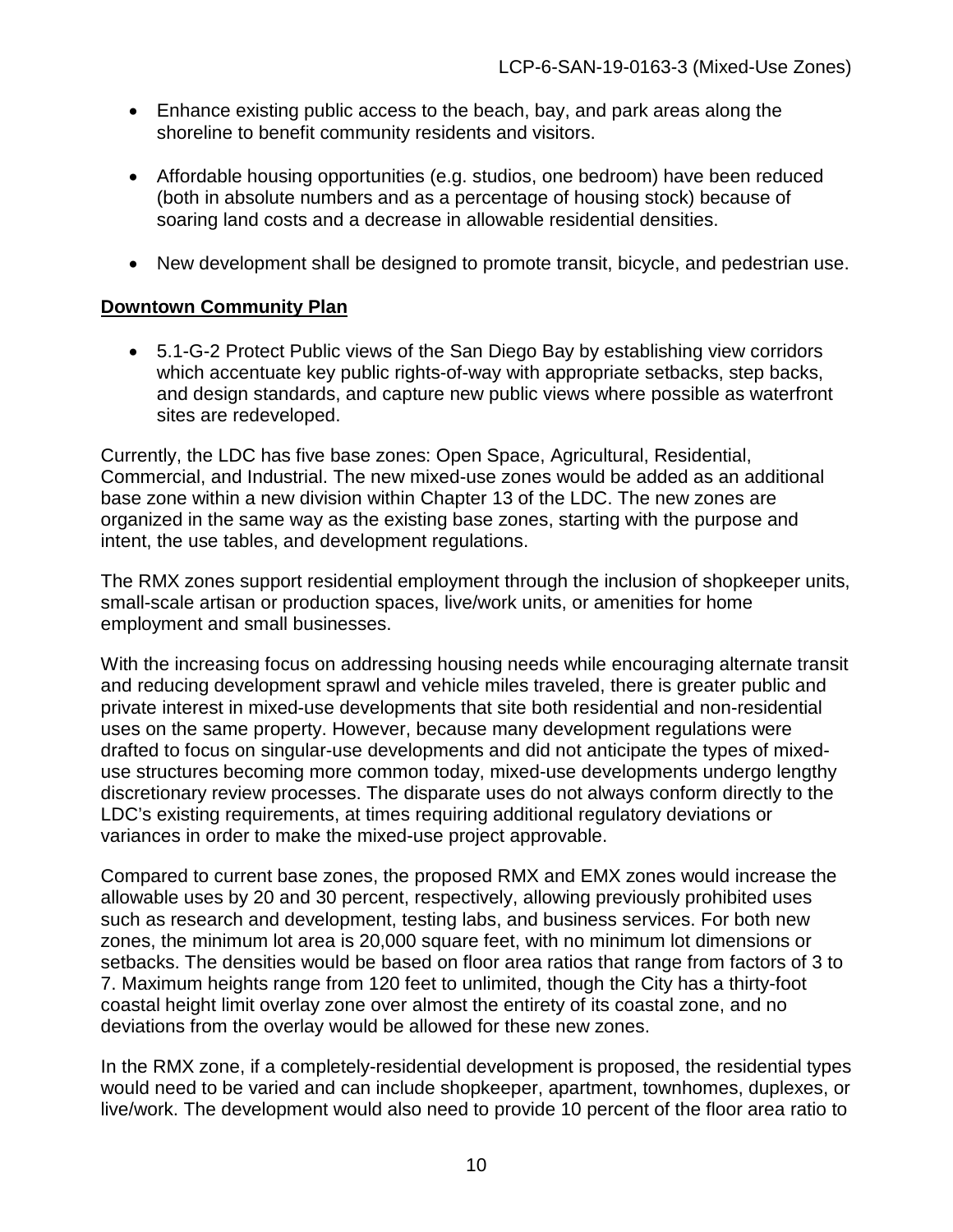#### LCP-6-SAN-19-0163-3

home-based employment, which can include home occupation amenity spaces, such as co-work, shared conference rooms, or a business center.

The proposed amendment furthers the goals of the certified LUPs and the Coastal Act in promoting the development of mixed-use structures that co-locate varied residential and non-residential uses in the same property. Through such development, it is more feasible to promote infill development, as greater uses needed by the community can be achieved in a smaller area, reducing sprawl, promoting alternate means of transit within a community, reducing vehicle miles traveled, and activating public spaces. However, while the promotion of mixed-use development has many benefits for the growth and use of coastal communities, there are certain aspects of the City's proposal that could cause potential adverse impacts.

Relying on the reduction in vehicle use that mixed-use developments promote, the proposed amendment includes very low parking requirements for the new zones: 1.5 spaces per 1,000 square feet for commercial, retail, office, and restaurant uses when outside the Transit Overlay Zone (TOZ) (mapped as being within a certain distance of alternate transit routes) and 1 space per 1,000 square feet within the TOZ. These are reductions from the more common requirements of 2.5 to 5 spaces outside the TOZ to 2.1- 4.3 within the TOZ, for those uses. The certified parking requirements for the residential uses are not being modified with this amendment.

The provision of adequate off-street parking to serve a development is a key factor in ensuring that private parking requirements will not spill out into the public street parking inventory that the public heavily relies on when visiting the coastal zone. Inadequate parking can discourage members of the public from frequenting an area due to the congestion resulting from the number of vehicles, resident and visitor, circling in an area looking for parking. However, the reduction in vehicle use, and thereby vehicle parking, arising from mixed-use development has been noted by local governments and the Commission. Nevertheless, when and if the City does come forward to rezone a property to one of these new mixed-use zones, the project-specific future parking need and its surrounding impacts will need to be carefully analyzed to avoid impacting public access.

Regarding priority uses, the City has stated that they wish to activate street frontages through design requirements, as opposed to mandating the specific types of uses at street level. Thus, unlike certain planned district ordinances – a subset of community-specific regulations – and other development regulations in the general LDC, while the proposed amendment does have percentage requirements for overall uses, it does not contain regulations dictating where certain uses must be sited. This is a potential concern, as the Commission has highlighted the importance of placing visitor serving uses along active street frontage to encourage pedestrian traffic and conform to the priority use mandates of the Coastal Act. Because no properties are proposed to be rezoned in this current amendment, there will be no changes to certified land uses as a result of approving this amendment. Depending on what properties are rezoned in the future, it may be necessary that, in the event that a property currently zoned as visitor commercial or neighborhood commercial is rezoned to mixed-use, that the rezoning action or subsequent development permits contain conditions that priority uses shall be sited along public street frontages and occupy a particular minimum percentage of first floor area and street frontage, in order to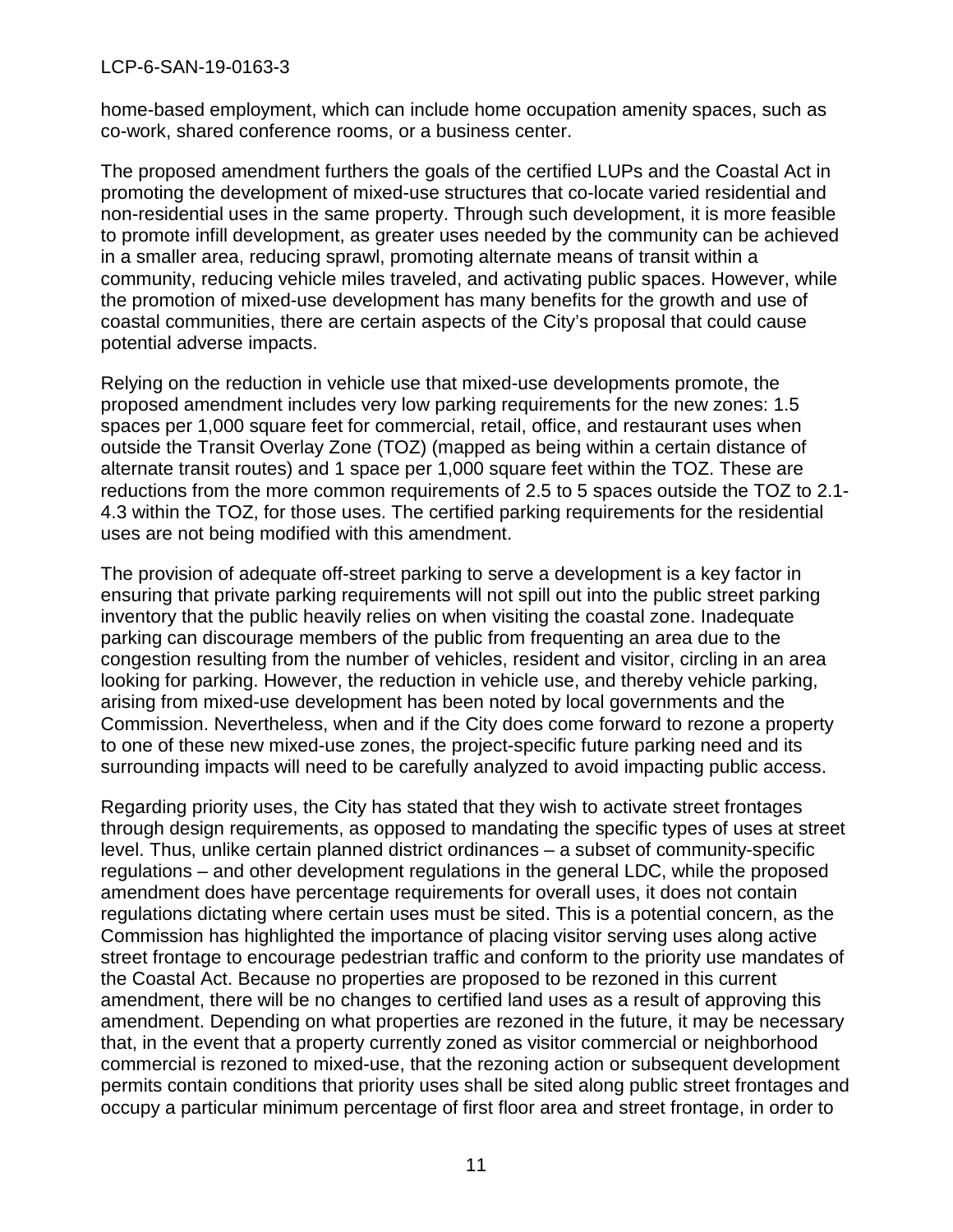comply with certified LUP policies that protect priority uses, activate pedestrian uses, and promote visitor serving opportunities.

While the proposed new zones do not dictate street-level uses, they do have design requirements along public frontages, such as entrances and walkways, to activate those frontages for pedestrian use. Surface parking is not allowed within front and street yards, unless the yards are screened with landscaping or structures. Development of premises larger than five acres requires providing a minimum of one pedestrian and bicycle access way into the development for every two acres, as well as two pedestrian circulation spaces, such as plazas, widened sidewalks, arcades and food service. These design requirements will balance the increased scale and use inherent in mixed-use developments with the ability of the public, whether they patronize the mixed-use development or not – to traverse around and through the development.

The new development regulations for the mixed-use zones preserve existing certified protections for visual resources by clearly prohibiting deviations from the thirty-foot Coastal Height Limit Overlay Zone that currently exists over the City's coastal zone (save for the portions in the downtown community area), as well as prohibits deviations in the City's coastal zone from the requirements of the certified Environmentally Sensitive Land (ESL) regulations of the LCP.

Because the proposed amendment introduces new mixed-use zones but does not propose to rezone any specific properties at this time, analysis of the potential benefits and impacts is somewhat general. Therefore, as rezones are proposed in the future, further analysis will be required, and depending on the merits of a particular proposal, its location, and the coastal resources impacted, a rezone may or may not be supported. It will be incumbent on the proponent of any future rezone to demonstrate that the mixed-use zone and accompanying development will concentrate development, promote priority uses, protect sensitive resources, and preserve public access opportunities. At this time, in analyzing the proposed new zones and their development requirements, they can be found consistent with the applicable LUP policies regarding concentration of development, promotion of alternate transit, and enhancement of coastal access. Thus, the LCP amendment can be found in conformance with the certified LUPs for the City of San Diego and approved as submitted.

# <span id="page-11-0"></span>**IV. CONSISTENCY WITH THE CALIFORNIA ENVIRONMENTAL QUALITY ACT (CEQA)**

Section 21080.9 of the California Environmental Quality Act (CEQA) exempts local government from the requirement of preparing an environmental impact report (EIR) in connection with its local coastal program. The Commission's LCP review and approval program has been found by the Resources Agency to be functionally equivalent to the EIR process. Thus, under CEQA Section 21080.5, the Commission is relieved of the responsibility to prepare an EIR for each LCP submission.

For the City's action, an environmental impact report (EIR No. 96-0333) was completed for the original adoption of the Land Development Code, and a Program EIR (No. 104495) was prepared and certified for the General Plan Update. The City has previously utilized